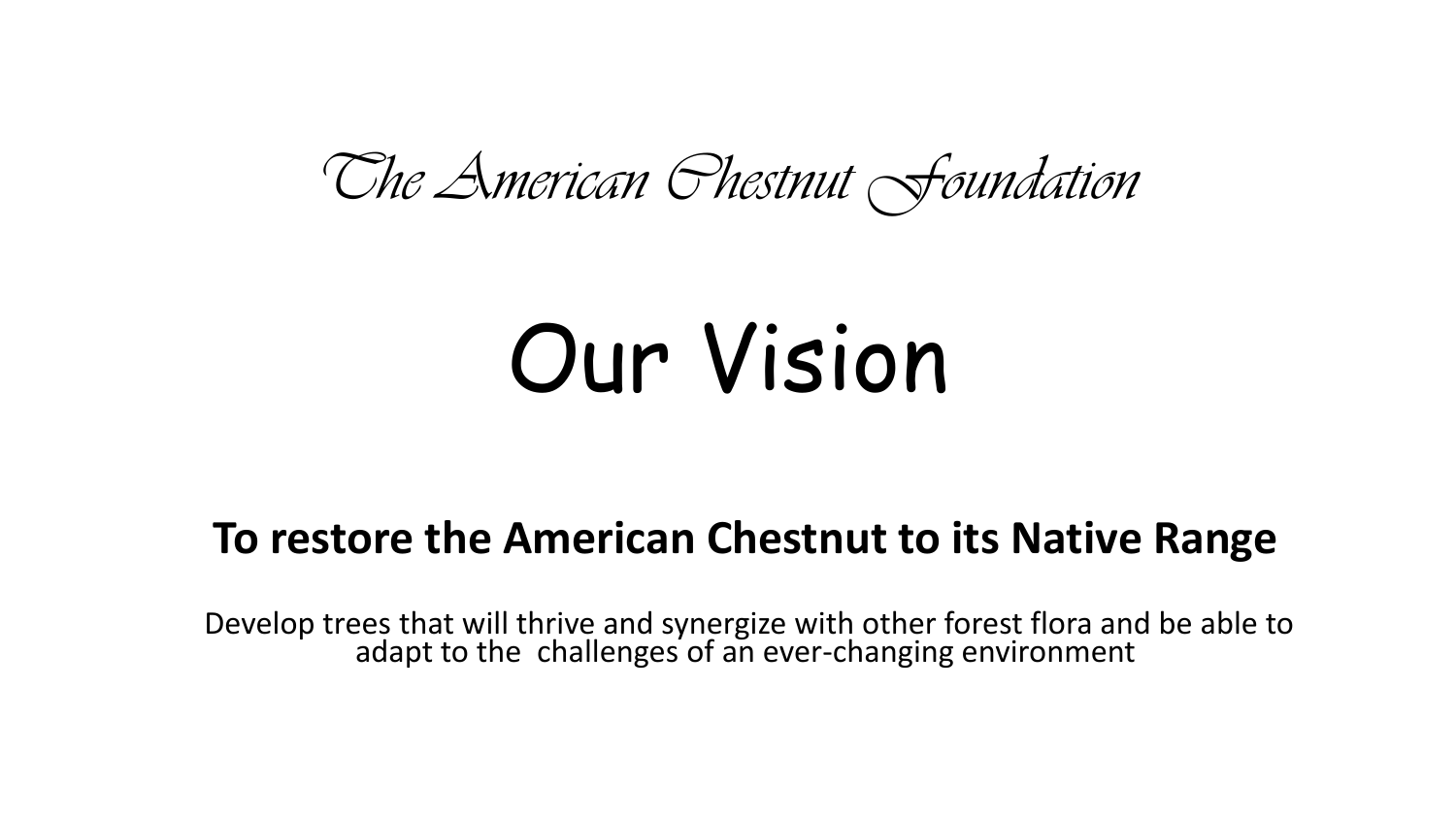## Our major challenges to this vision

- The **blight** that devastated nearly all American chestnuts—yes, the blight's still here! (*Castanea parasitica-*--an Ascomycete fungus)
- **Root rot** that is also a major pathogen in areas disturbed by development, particularly in Southern Appalachia. (*Phytophthera cinnamoni-*--an oomycete)
- Integration of disease resistance into native **trees that can continue to display American chestnut character and grow sustainably** in their every-changing native habitats
- Development and implementation of a **clear plan for wide-spread restoration** efforts-- with estimated timelines
- Secure critical **partners and funds** to support all these efforts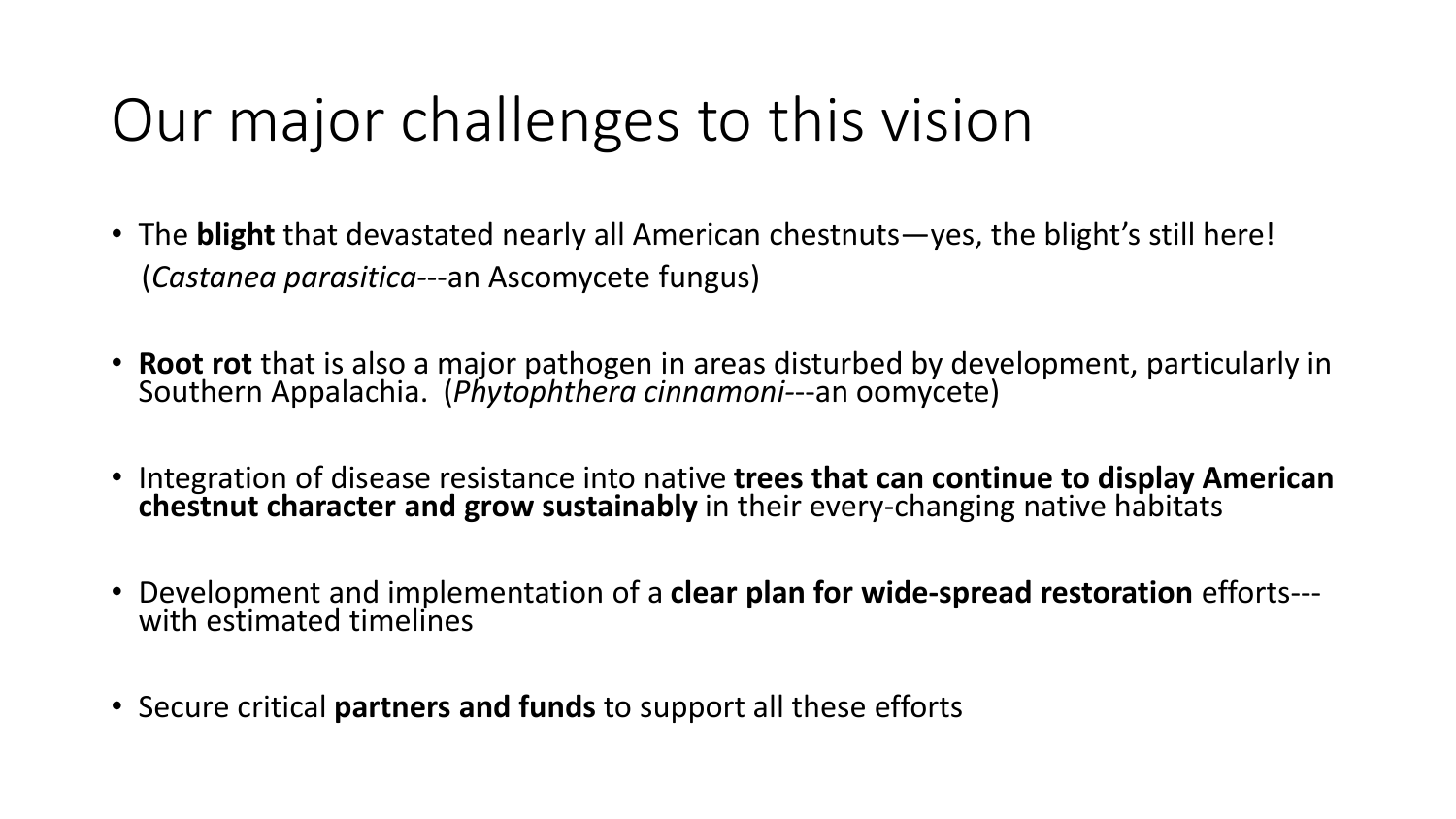### "3-Burr": Major tools and how we employ them to meet these challenges

- Biotechnology
	- Genomics---American and Chinese chestnut (the latter contains genes for blight and root rot resistance)--- with partners, we have sequenced and annotated these genomes to create high quality reference genomes
		- Characterize the genetic diversity in existing American chestnuts for use in breeding
		- Distinguish between Chinese and American sequences through DNA sequence comparisons
		- Develop molecular markers for key genes to support breeding program
		- Genome-wide association studies (GWAS) for discovery of approx. 4 major genes in Chinese chestnut genome that confer resistance to root rot. With breeders, attempt to transfer these genes to American chestnut to create root rot resistant trees. We already may have some resistant Americans from traditional breeding, and they can be analyzed to determine what DNA sequences encode these genes. **Note that we don't propose a similar strategy for blight because we have found that too many genes are involved for this approach to work.**
	- Transgenic and gene editing technologies 1.0
		- Our partners at SUNY have created a transgenic American chestnut with a gene called OXO that is showing promising resistance to chestnut blight. It is now passing through the US regulatory system.
		- We aim to create 4 new transgenic founder lines for the OXO gene inserted into 4 genetically diverse native American Chestnuts and will initiate detailed characterization of the best events
		- With the help of experts, explore new approaches to enhance efficiency of delivery of DNA/RNA constructs—especially important for the new approach of gene editing
		- Identify resistance genes for root rot through use of informatics and knock-outs of candidate genes in Chinese chestnut using gene editing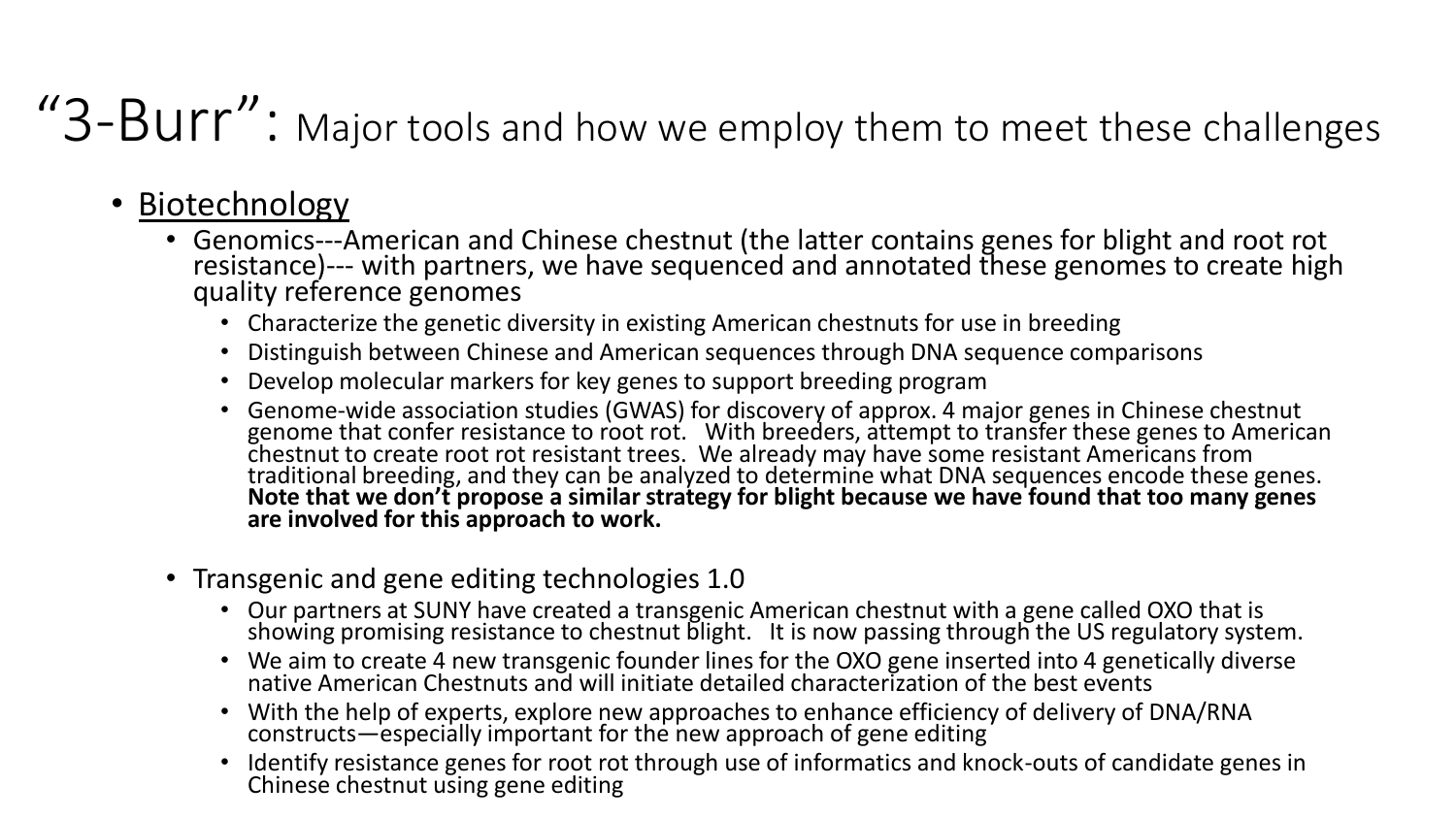### "3-Burr", continued

- **Breeding. Our staff and our trained regional chapter volunteers will lead these efforts!**
	- **Preserve genetic diversity** in existing specimen trees in special orchards---with special emphasis on preserving adaptation to climate change
	- Promote use of high light conditions to induce early flowering and **create "fast plants" with short generation times** for breeding and propagation purposes---create a plan involving chapters AND private sector nurseries for large-scale propagation of "fast plants" as we move toward restoration
	- Facilitate **deregulation by US gov't of the OXO event** in Darling variety of chestnut
	- Conduct **multi-location field trials** for the oxalate oxidase gene (**OXO**) to better quantify its efficacy against blight
		- Assess results of first trials with OXO event in Darling
		- Have chapter volunteers backcross OXO gene into a set of 4 genetically diverse American chestnut trees
		- Use these in standardized multi-location trials; quantify effectiveness of gene

#### • **Biocontrol**

• Deploy super donor **hypovirulent strains** of the chestnut blight fungus to keep blight susceptible American chestnut trees healthy for use in breeding with blight tolerant varieties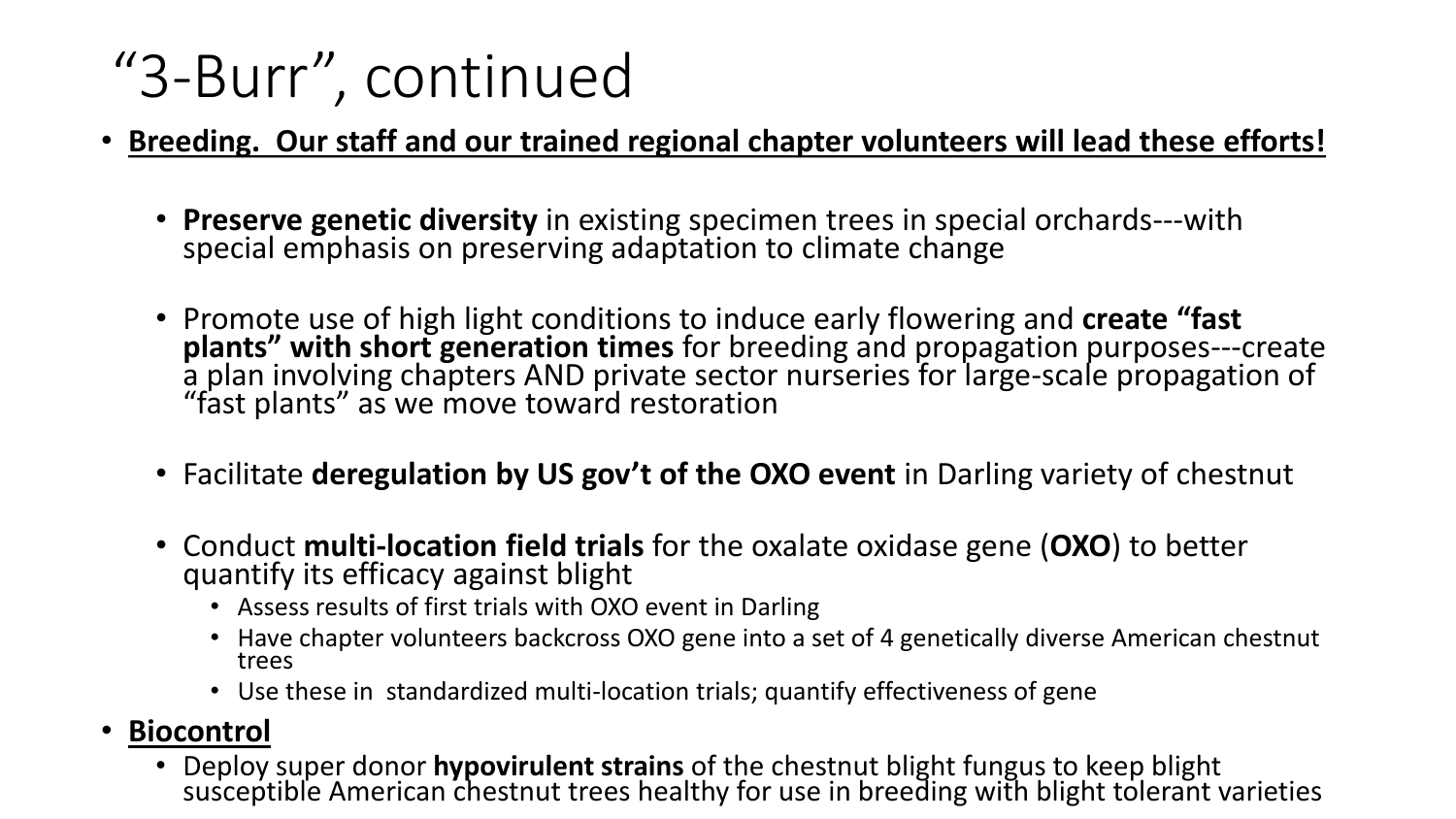#### On the horizon........

- **1. Make breeding easier!!** Make a gradual shift from traditional transgenics to **gene editing** that is potentially faster, more precise and has less regulatory issues. (pdf of review of gene editing attached in email). Improve use of stateof-the-art gene editing tools to create new events that have the OXO gene linked to 3-4 genes for root rot resistance so all genes will segregate together and make breeding much easier.
- 2. With gene editing, we can upregulate a number of different promoters for multiple "good alleles" for new genes of importance we identify, downregulate bad alleles; we could regulate flowering time/onset of juvenility/control plant architecture----**every day there are more ways to use gene editing to improve plants!**
- **3. Better assay for blight resistance!!** Through use of RNA-seq and metabolomics, try to identify a few key biomarkers highly expressed during very early stage of blight or root rot infection. Develop improved resistance assays based upon expression of one or two definitive markers.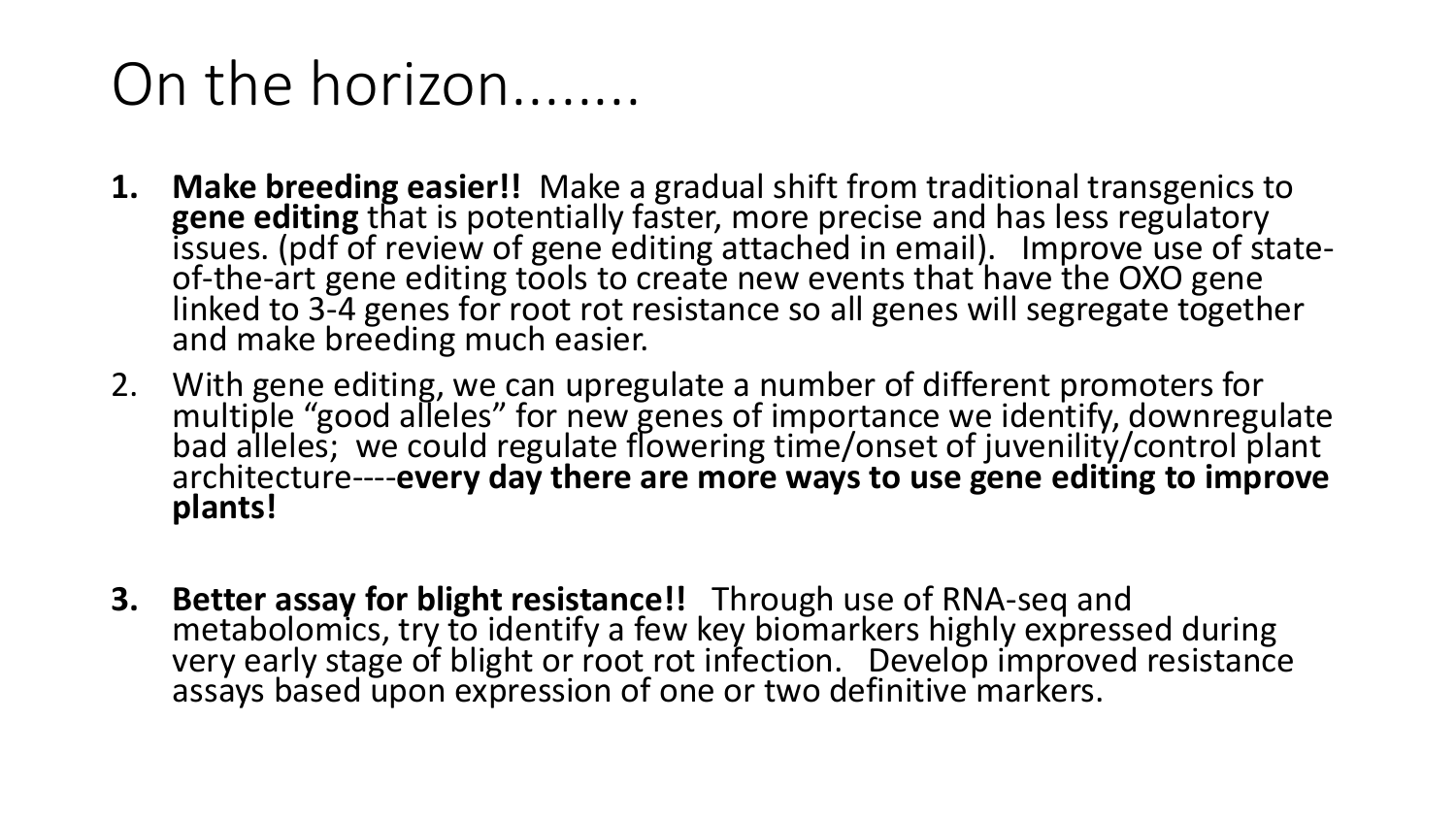#### On the horizon.......

**Collaborate more!!** Sponsor a convening event that will bring together groups using molecular approaches to plant disease resistance and adaptation to climate change----with focus on oak, chestnut, beech, maple, ash, poplar. Purpose is to form a consortium that might be funded by large foundations, NSF, USDA Forest Service, DOE, private philanthropists, wood, paper, and tourist industries.

- 1. Develop collaborations with top-tier, cutting edge molecular **phytopathologists** aiming to develop robust durable resistance to complex traits through use of as few genes as possible. Example: for blight (a canker disease that induces necrosis), try manipulation of key NLP genes (e.g NPP1) and their receptor(s) that are believed to control necroses. Amazingly the same few genes can be effective in fungi, oomycetes and microbes. ( **I've also attached a pdf of a brief review of this kind of work and cloning of one such gene in chestnut!!)**
- 2. Develop collaborations with the few **groups taking genomics approaches in other hardwoods** for addressing resistance to diseases similar to blight (e.g necrotic diseases such as Cercospora in hybrid poplar). And trees such as Eucalyptus are also susceptible to root rot (Phytophthera cinnamoni). Other Phytophthera species cause sudden oak death (P. ramorum), bleeding canker in maple (P. cactorum), and stem rot in soybean (P. sojae). Such tree research groups are found in the US Dept of Forestry labs, private sector, and academia). It seems that there are reference genomes now for hybrid poplar, beech, Chinese and American chestnut, Eucalyptus,
- 3. Develop collaborations with **forest restoration scientists**; new technologies for hi-throughput propagation of trees; explore value of restoration of mixed hardwood forests; dig deep into the importance of mycorrhizal interactions; other pests and pathogens